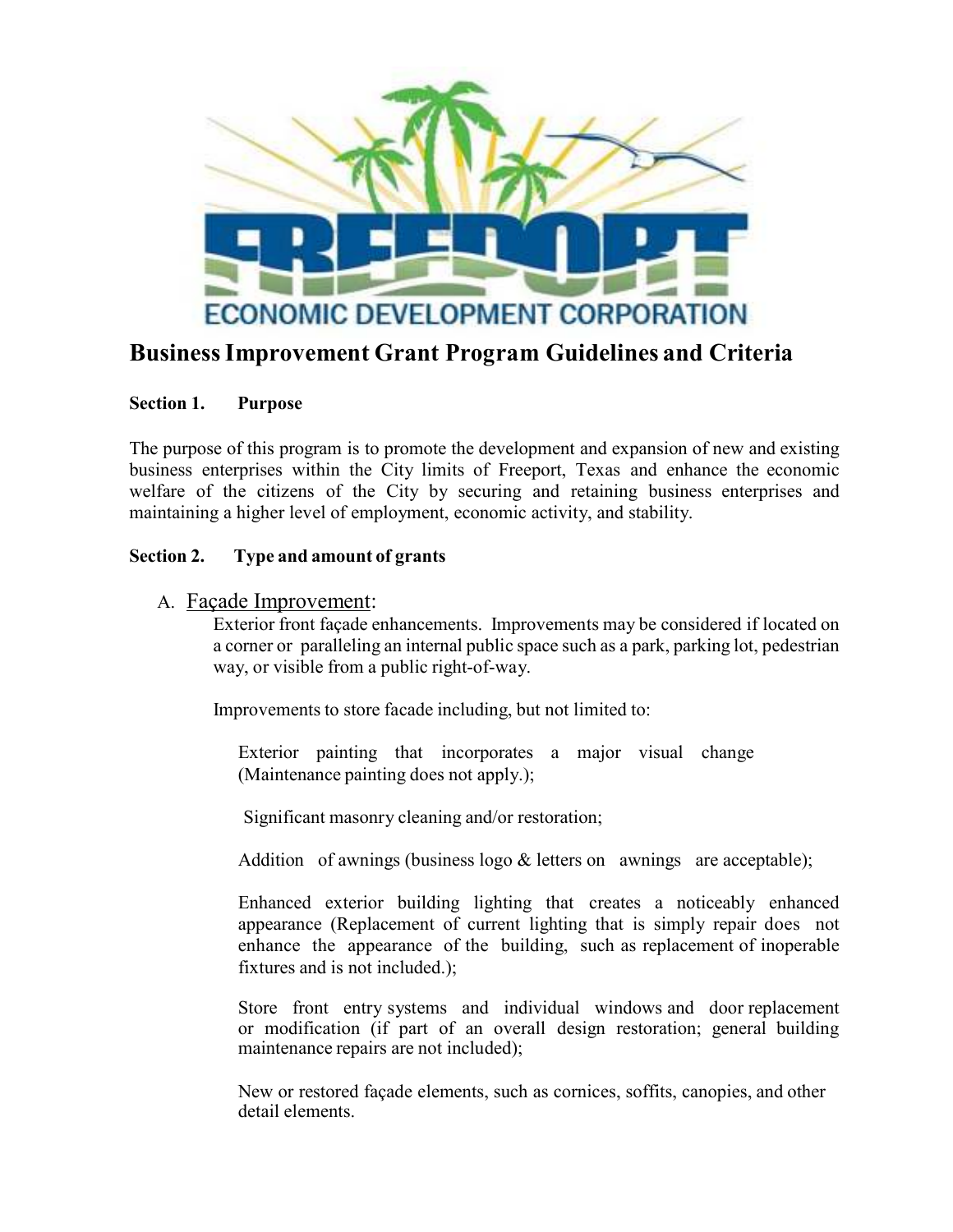The grant amount may be up to 50% of the cost of such improvement, up to a maximum of \$10,000

#### B. Sign Improvement:

New signs and/or major renovations or removal of existing signs. Typically LED Signs are not approved but may be reviewed on a case-by-case basis if integrated into an overall sign.

The grant amount may be up to \$3,500 for an existing business and \$1,000 for a new business.

#### C. Property Improvement:

Items such as, but not limited to, parking lot resurfacing, striping, driveway improvement, lighting, decorative fencing, pedestrian oriented/streetscape amenities, including street furniture, new curb and sidewalk, and related amenities, demolition and/or removal of a dilapidated structure

The grant amount may be up to 50% of the cost of such improvement, up to a maximum of \$10,000.

#### D. Landscaping Improvement:

Material such as, but not limited to, grass, ground covers, shrubs, vines, hedges, trees or palms, landscape lighting and non-living durable materials that are commonly used in landscaping such as, but not limited to, rocks, pebbles, sand, but excluding paving. (All living materials will be reviewed at 25% of the cost if irrigation is not present or will be applied)

The grant amount may be up to 50% of the cost of such improvement, up to a maximum of \$10,000.

#### E. FIRE SUPPRESSION SYSTEM GRANT:

The purpose of this grant is to assist payment for purchase and installation of a sprinkler/fire suppression system as required by the Freeport Fire Marshall. The grant application must contain documentation from the applicant and the Freeport Fire Marshall containing a floorplan, a diagram of the proposed system, and the specific occupancy and use that was submitted to the Freeport Fire Marshall. If this grant is provided to a leased space, the landlord and tenant are jointly responsible to pay back the grant if the applicant fails to complete the performance requirements. Further, this grant will only be made for an active retail business or a business that has signed a lease to begin operation of a retail business.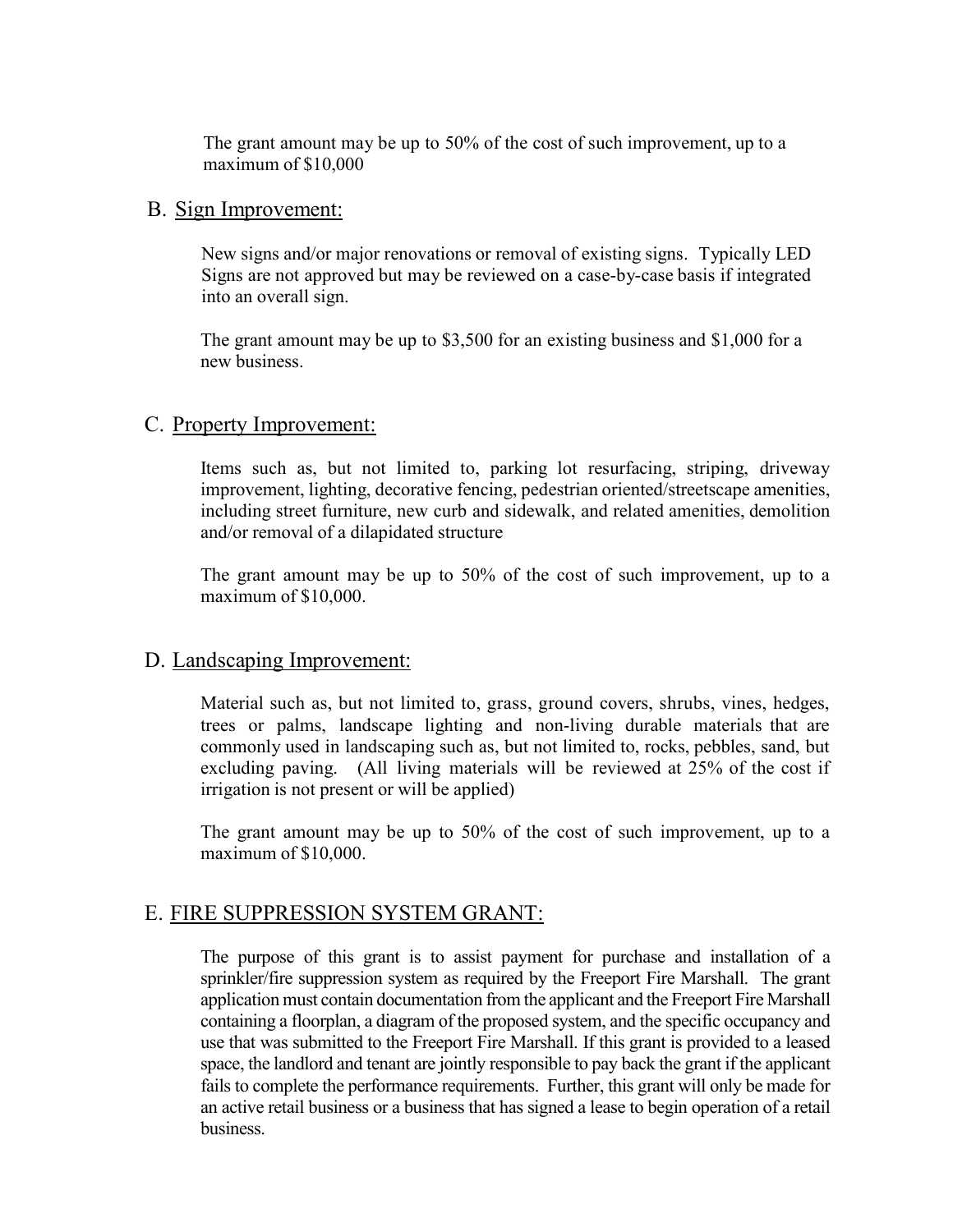The grant amount may be up to 50% of the cost of such improvement, up to a maximum of \$25,000.

### F. MEGA Grant:

Can be a combination of Grant Type A, C, or D or can stand alone as either. This grant will be reserved for those business that are within the defined Downtown boundaries as laid out by our Community Comprehensive Plans or at the discretion of the FEDC Board of Directors. Must provide 1 additional Job with this grant. This grant will be awarded to one (1) applicant per a fiscal year (October  $1<sup>st-</sup>$  September 30<sup>th</sup>). Grant applications will be accepted starting October  $1<sup>st</sup>$  and will close June  $30<sup>th</sup>$ .

The grant amount may be up to 50% of the cost of such improvement up to a maximum of \$30,000.

#### **Section 3. Eligibility**

- A. All business buildings and facilities located within the City at the time of adoption of these guidelines shall be eligible for this program.
- B. Any new business planning to locate within the City, or any business currently located within the city limits, shall be eligible for this program.
- C. A *business* is defined as an occupation, profession, or trade in the purchase or sale of goods or services in an attempt to make a profit.
- D. The proposed project must comply with applicable regulations, city- approved planning studies, comprehensive plan designations, City Ordinances, Building Codes, and Americans with Disabilities Act Guidelines.
- E. All applicants must be current and provide FEDC with documentation providing they are current with all Ad Valorem Taxes.
- F. Grants may not be used for refinancing existing loans, working capital, inventory, permits, inspections, security fencing or gates, home occupations, interior remodeling, new construction, and routine maintenance of landscaping and signage (with the exception of letters/logos on new awnings).

#### **Section 4. Guidelines**

- A. Proof of the applicant's ownership of the subject facility or facilities, or proof that the owner of such facility has approved the application for such grant funds, shall be required.
- B. The owner of a business to be operated within a leased facility, and the owner of such lease facility, must apply jointly for the program. Copies of a lease agreement and proof of ownership of the leased facility shall be required.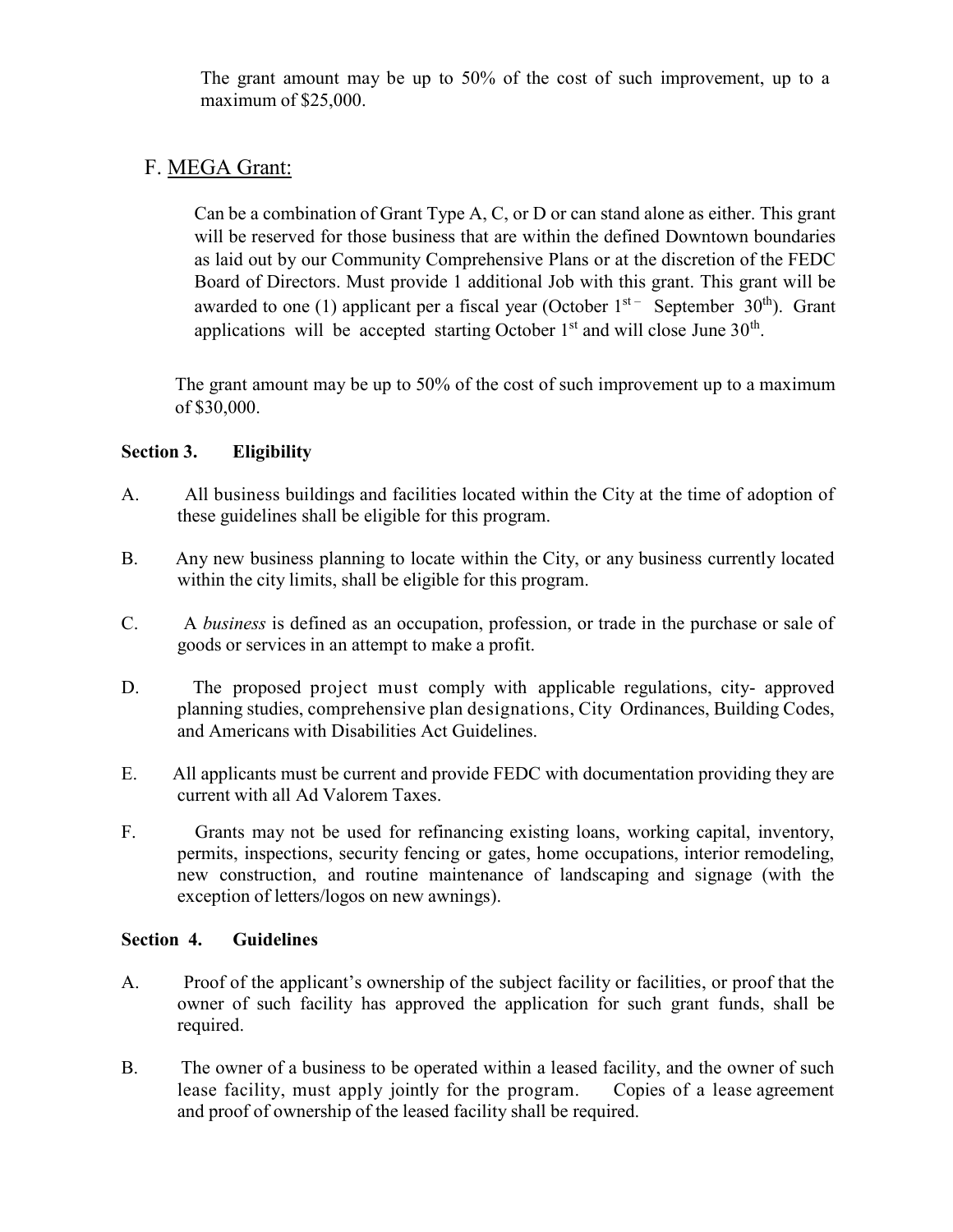- C. A business or property owner may apply for one (1) or more of the four (4) types of grants per physical location (address) set forth herein within any fiscal year (October 1 to September 30). A business that receives grant funding during a fiscal year shall not be precluded from making subsequent applications for funding in following years.
- D. The maximum amount of funding available to any one applicant, business establishment, or property owner at one physical location (address) shall be \$55,000.00 per fiscal year unless applying for the mega grant.
- E. All grants are reimbursement grants and will only be funded after completion of the project in accordance with drawings and specifications approved by the Freeport Economic Development Corporation Board of Directors and after the applicant submits to the FEDC proof of paid receipts for all applicable labor and materials. Digital photographs of the completed work shall also be required.
	- F. Reimbursement grants are a cash payment of up to the approved percentage of funds expended by the applicant on the improvements and are not to exceed the limits set forth in Section 2(A),  $(B)$ , and  $(C)$  hereof. In-kind contributions to the improvements by the applicant will not be considered as an expenditure by the applicant. Only cash expenditures by the applicant may be used in calculating the cost of improvements.
	- G. The applicant shall be obligated to make the improvements in accordance with the application submitted to and approved by the FEDC Board of Directors. Thereafter, any modifications must first receive written approval by either the FEDC Board or the FEDC Executive Director. Failure to obtain such written approval prior to making any such modifications shall render the applicant ineligible to receive grant funding.
	- H. The applicant shall be responsible for obtaining all applicable permits related to the improvement project, and failure to do so will render the applicant ineligible to receive grant funding.
- I. The improvements, as presented in the application, must be completed in their entirety. Failure to complete all of the stated improvements shall render the applicant ineligible to receive grant funding.
- J. Upon approval of a grant application, and during the construction of the improvements, a representative or representatives of the FEDC shall have the right, at all reasonable times, to have access to and inspect the work in progress.
- K. The applicant shall not begin any improvements prior to receiving written approval of grant funding from the FEDC.
- L. The applicant must complete the improvement project within six (6) months of receiving written approval therefore from the FEDC. Failure to complete the improvements within the required time period shall result in the loss of the grant funds allocated for the project. Time extensions may be granted at the discretion of the FEDC Board of Directors.
- M. Approval of all applications shall be with the understanding and agreement that, in the event the business (applicant) fails to remain open, or the business or property is sold or transferred and subsequently closes, within twelve (12) months after the funding of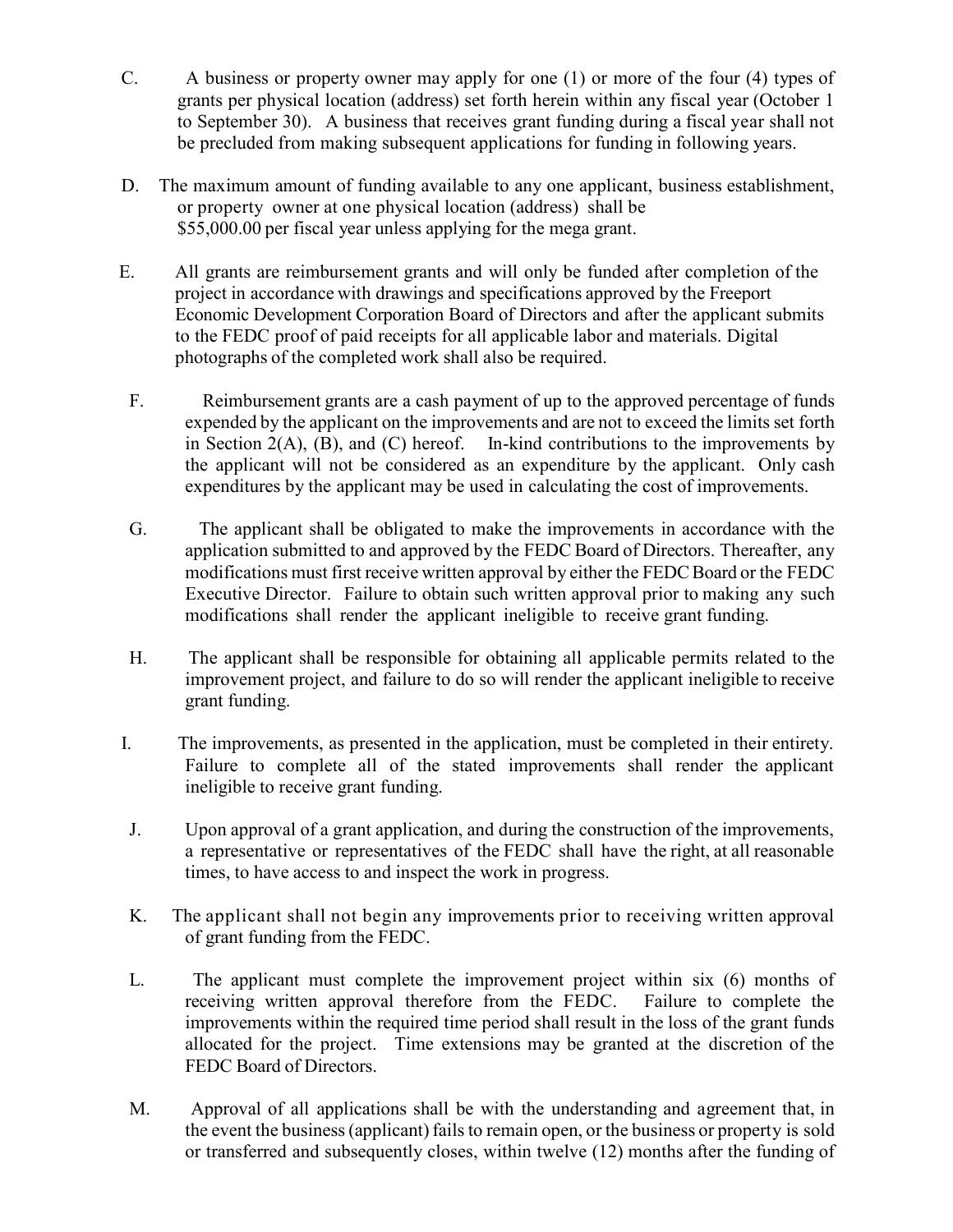the grant, the applicant shall be considered in default of its obligations under the grant, and shall be required to reimburse the FEDC the grant money received.

- N. The applicant must agree that, in the event of default of its obligations, the applicant shall repay to the FEDC the amount of grant funds it has received, with interest, at the rate of 10% per annum, within thirty (30) days after the FEDC notifies the applicant of the default. The form of such payment shall be a cashier's check or money order, made payable to the Freeport Economic Development Corporation.
- O. The applicant must certify that the applicant does not  $e$  m  $p$  l o y nor will it employ any undocumented workers (an individual who, at the time of employment, is not lawfully admitted for permanent residence to the United States or authorized under law to be employed in that manner in the United States). The applicant must agree that if, after receiving grant funds, it is convicted of a violation under 8 U.S.C. Section 1324a(f), the applicant shall repay the amount of the grant funds received by the applicant, with interest, at the rate of 10% per annum, within thirty (30) days after the FEDC notifies the applicant of the violation.
- P. The FEDC shall have the authority to bring a civil action to recover any amounts that the applicant must repay to the FEDC under paragraphs M, N, and O of this Section, and in such action may recover court costs and reasonable attorney's fees.

#### **Section 5. Application and Approval**

- A. Applications must be made on a form provided by the FEDC, which form shall be made available at the FEDC offices located at 200 West Second Street, Freeport, TX 77541 and on the FEDC website at www.freeport.tx.us.
	- B. The grant application must include:
		- Request Letter describing proposed project and the need for grant funds
		- Establishment of business entity name (Copy of Article of Incorporation, dba, etc.)
		- Copy of Lease Agreement (if facility is leased)
		- Legal description of subject property
		- Vicinity map of subject property
		- Estimates of proposed improvements. This quote shall be utilized only for the purpose of determining the amount of grant needed for the project and any costs incurred in obtaining the quote shall be the responsibility of the applicant, not the FEDC.
		- Itemized work estimates which include details and information such as color samples of paint, fabric, sign material
		- Digital Pictures of Property to be Improved
		- Notarized Seal on Application
		- Acknowledge that a sign will be placed at your property stating FEDC Business Improvement Grant Recipient
- C. All applications must be approved by the FEDC Board of Directors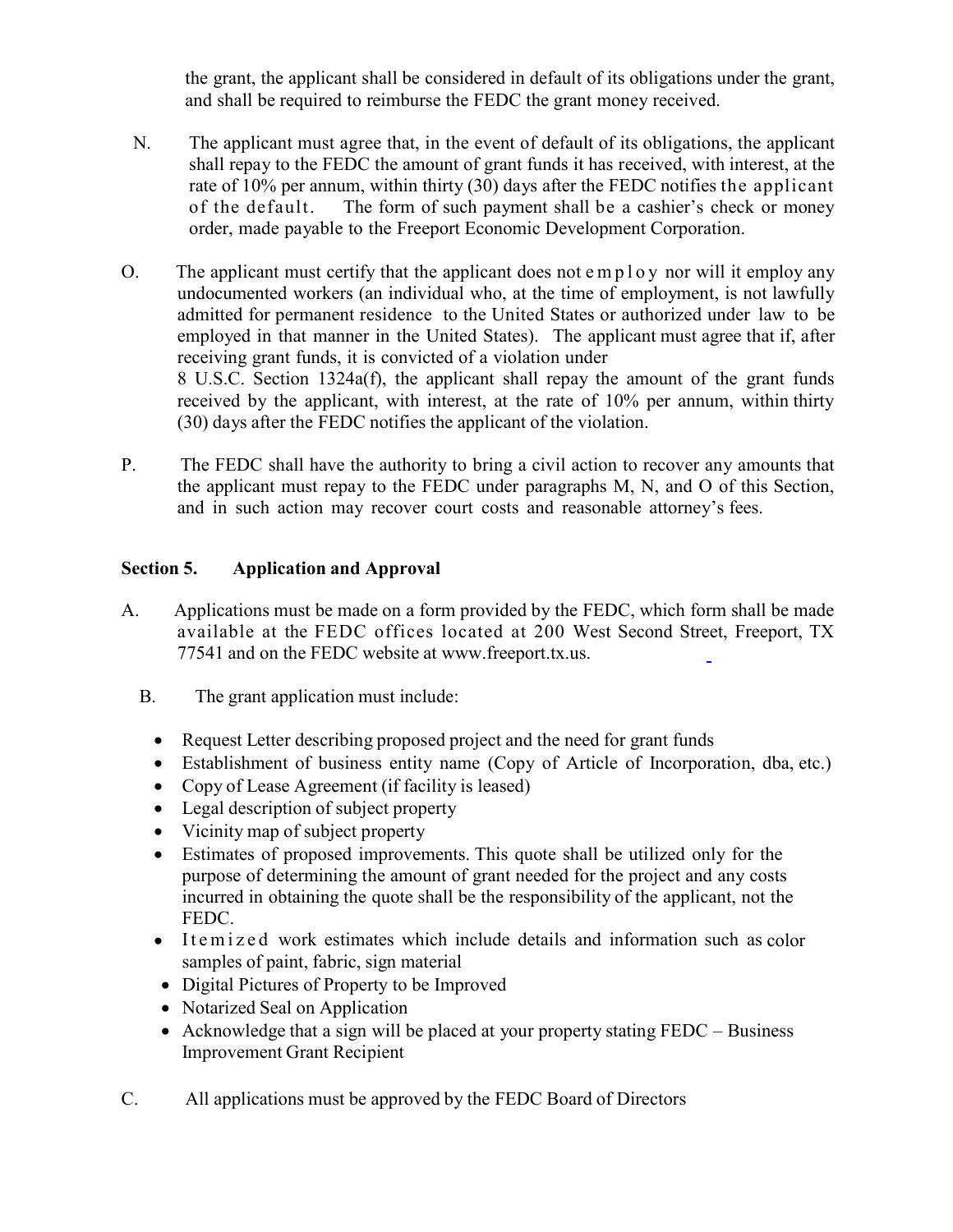- D. An applicant shall be notified, in writing or email, within (10) ten business days of the FEDC Board's decision to approve or disapprove its application.
- E. The FEDC may award grant funds to an applicant, with certain provisions, conditions, or other requirements that the FEDC deems necessary or appropriate.
- F. The FEDC Board of Director shall have sole discretion to accept or reject an application. Applications are summitted on a competitive basis and will be graded on but not limited to:
	- 1. Those applicants that best match our Community Comprehensive Plans
	- 2. Needs of the City of Freeport and FEDC
	- 3. Best match for our Downtown Specific Plan
	- 4. Those that will be beneficial for the growth of our Freeport's Economic Development
- G. During the FEDC meeting to take action on the grant request by the APPLICANT, the board will conduct a Public Hearing which is followed by a 60-day public comment period. No reimbursements will be dispersed until the 60-day public comment period has passed. If public comments are received, the board will review and take any appropriate action.

#### **Section 6. Funding**

- A. Upon notification to the FEDC by the applicant that a project has been completed, an inspection by a FEDC representative or representatives shall be made to confirm that such project has been completed in accordance with the application or any approved modifications thereto. Such notification shall include, but not be limited to, documentation of paid receipts for materials, labor, permits, inspection reports, an affidavit stating that all contractors and subcontractors providing work and/or materials in the construction of the project improvements have been paid and any and all liens and claims regarding such work have been released, or any other item that the FEDC may reasonably deem necessary for determining the project's completion.
- B. The FEDC agrees to distribute such funds to the applicant within thirty (30) days following the inspection required in paragraph (A) hereof, and confirmation of completion of the project in accordance with the application or any approved modifications thereto. The Executive Director of the FEDC shall issue a letter to the FEDC Board of Directors notifying them of the funding action to be taken. A copy of such letter shall also be provided to the applicant.
- C. Within ten (10) business days following an inspection and the presentation of the receipts as provided in Section 6(A) above, and after a determination is made by the FEDC's representative that the project has not been completed in accordance with the application, or any approved modifications thereof, the Executive Director shall issue a letter to the applicant indicating any and all areas of non- compliance. The applicant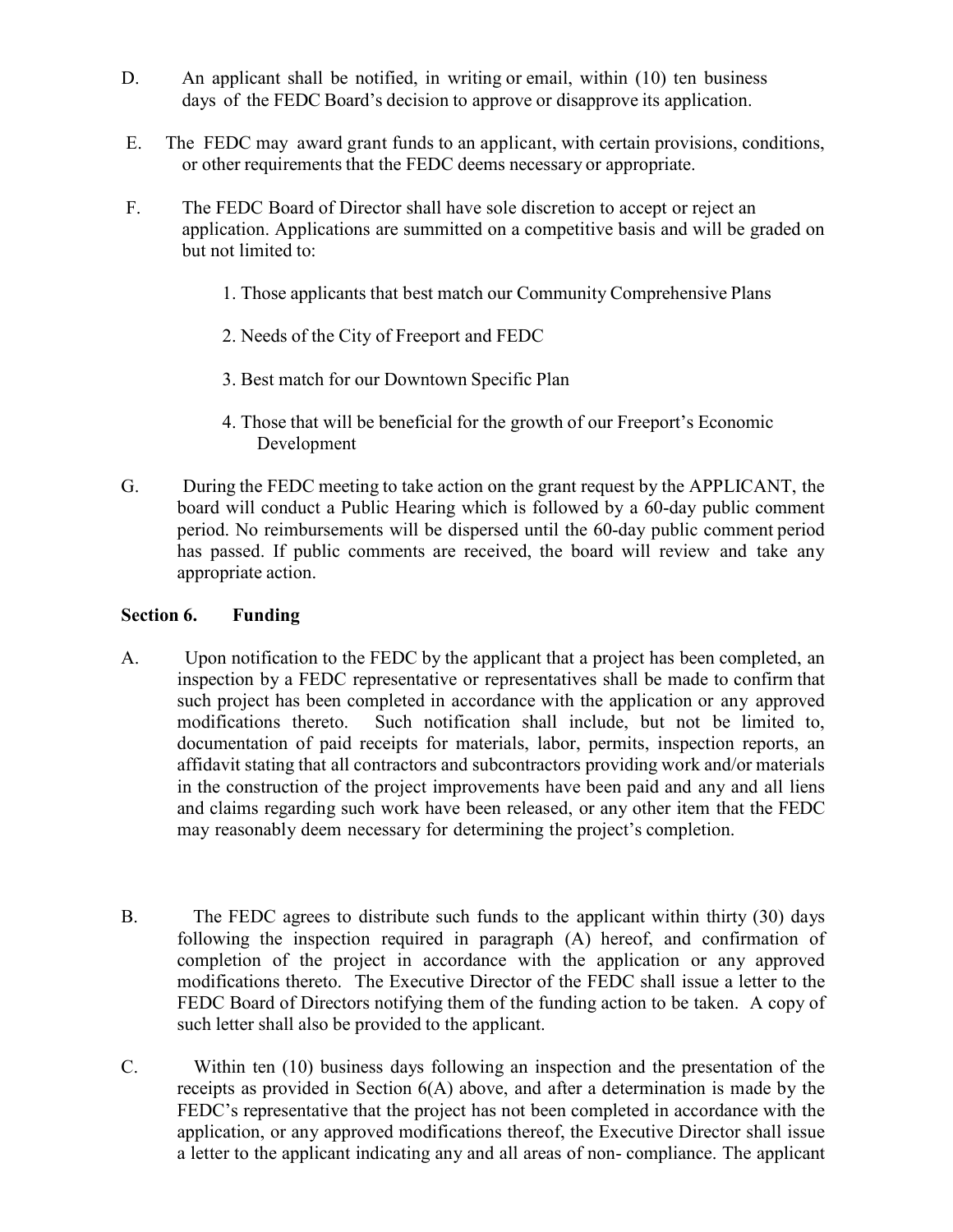shall then have sixty (60) days, from the date of such letter, to make the modifications necessary to bring the project into compliance. Failure to complete such modifications within said sixty-day period shall be deemed a default of applicant's obligations under the grant, and the applicant shall be ineligible to receive grant funding.

D. Available funding: The FEDC has budgeted \$150,000 per the current fiscal year (October 1 to September 30) to fund improvement grants. Grant applications received after the available funding has been exhausted may be accepted and held until the following fiscal year. The FEDC retains sole discretion to accept or reject applications received after the available funding has been exhausted.

#### **Section 7. Miscellaneous**

- A. THE FREEPORT ECONOMIC DEVELOPMENT CORPORATION SHALL DELIVER A COPY OF THESE GUIDELINES TO ANY APPLICANT FOR HIS/HER REVIEW AND THE DELIVERY HEREOF DOES NOT CONSTITUTE AN OFFER OF A BUSINESS IMPROVEMENT GRANT TO THE APPLICANT.
- B. THE LAWS OF THE STATE OF TEXAS SHALL GOVERN THE INTERPRETATION, VALIDITY, PERFORMANCE, AND ENFORCEMENT OF THIS BUSINESS IMPROVEMENT GRANT PROGRAM. IF ANY PROVISION OF THIS BUSINESS IMPROVEMENT GRANT PROGRAM IS HELD TO BE INVALID OR UNENFORCEABLE, THE VALIDITY AND ENFORCEABILITY OF THE REMAINING PROVISIONS SHALL NOT BE AFFECTED THERE.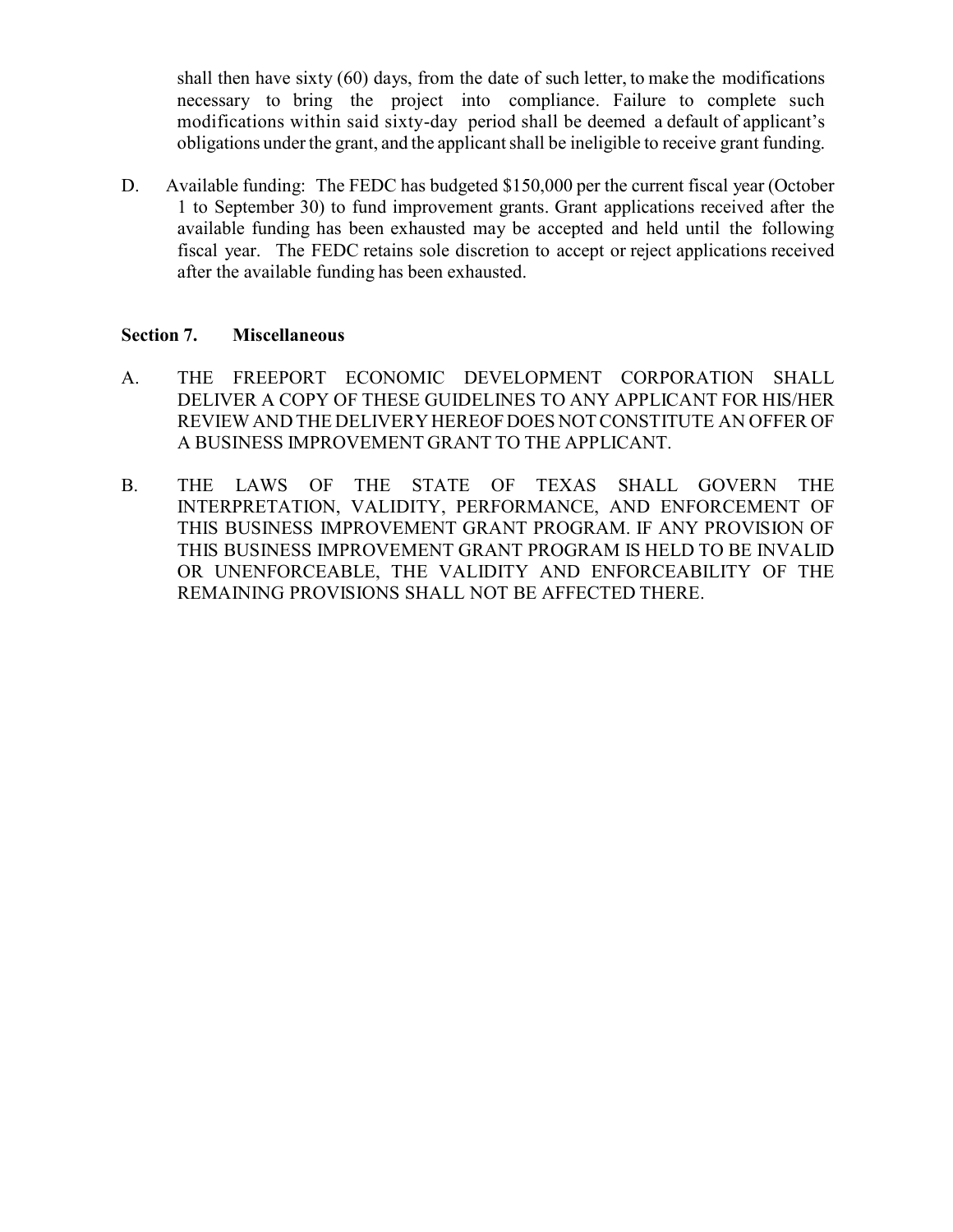#### **ACKNOWLEDGMENT OF RECEIPT OF AND AGREE TO COMPLY WITH THE GUIDELINES AND CRITERIA FOR BUSINESS IMPROVEMENT GRANT PROGRAM BY THE FREEPORT ECONOMIC DEVELOPMENTCORPORATION**

| Applicant:               | <u> 1980 - Jan Samuel Barbara, martin da basar da basar da basar da basar da basar da basar da basar da basar da</u>   |
|--------------------------|------------------------------------------------------------------------------------------------------------------------|
| Address:                 |                                                                                                                        |
| Phone No.:               | <u> 1989 - Johann Barn, amerikansk politiker (d. 1989)</u>                                                             |
| Signature:               | <u> 1989 - Johann Stoff, deutscher Stoffen und der Stoffen und der Stoffen und der Stoffen und der Stoffen und der</u> |
| Property Owner/Landlord: |                                                                                                                        |
| Address:                 |                                                                                                                        |
| Phone No.:               | <u> 1989 - Johann Stoff, deutscher Stoffen und der Stoffen und der Stoffen und der Stoffen und der Stoffen und der</u> |
| Signature:               |                                                                                                                        |

This acknowledgement page must be signed and returned to the Executive Director of Freeport Economic Development Corporation. Please retain the Guidelines and Criteria for your records.

#### **Applicants are strongly encouraged to shop local Brazoria County businesses for products and services.**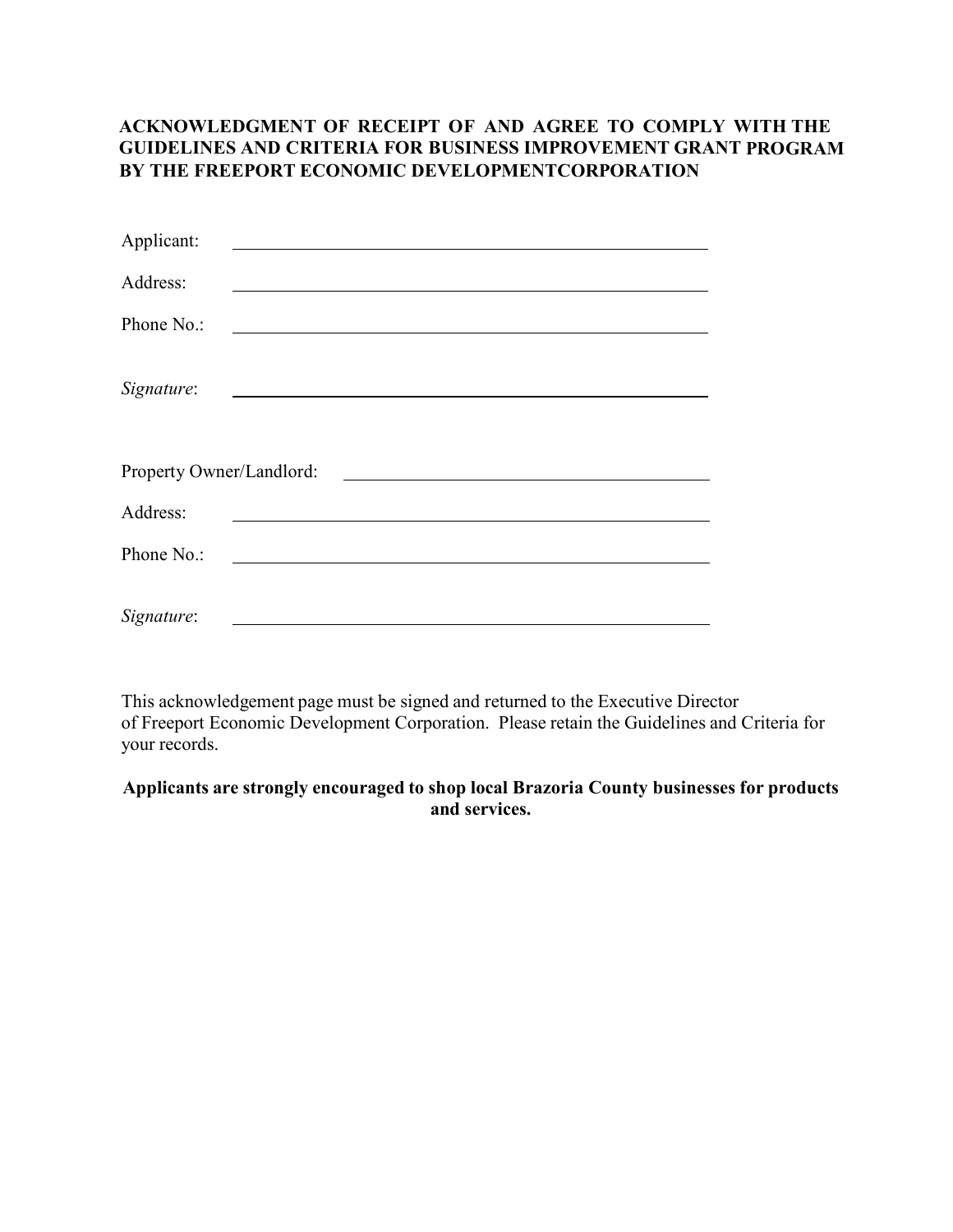

# **Application for Business Improvement Grant**

## **DOCUMENTATION CHECKLIST Business Improvement Grant Program**

As a part of this application, the following documentation is being provided by the applicant:

| 1. Request Letter describing proposed project and the need for grant funds                                                                                                      |
|---------------------------------------------------------------------------------------------------------------------------------------------------------------------------------|
| 2. Establishment of business entity name<br>(Copy of Articles of Incorporation, dba, etc.)                                                                                      |
| 3. Copy of lease agreement (if facility is leased)                                                                                                                              |
| 4. Legal description of subject property (Exhibit A)                                                                                                                            |
| 5. Vicinity map of subject property (Exhibit B)                                                                                                                                 |
| 6. Estimates of proposed improvements (Exhibit C)<br>Itemized work estimates which include details and information such as color<br>samples of paint, fabric, and sign material |
| 7. Digital Pictures of Property and area to be improved (Exhibit D)                                                                                                             |
| 8. Acknowledge that a sign will be placed at your property stating<br>FEDC-Business Improvement Grant Recipient                                                                 |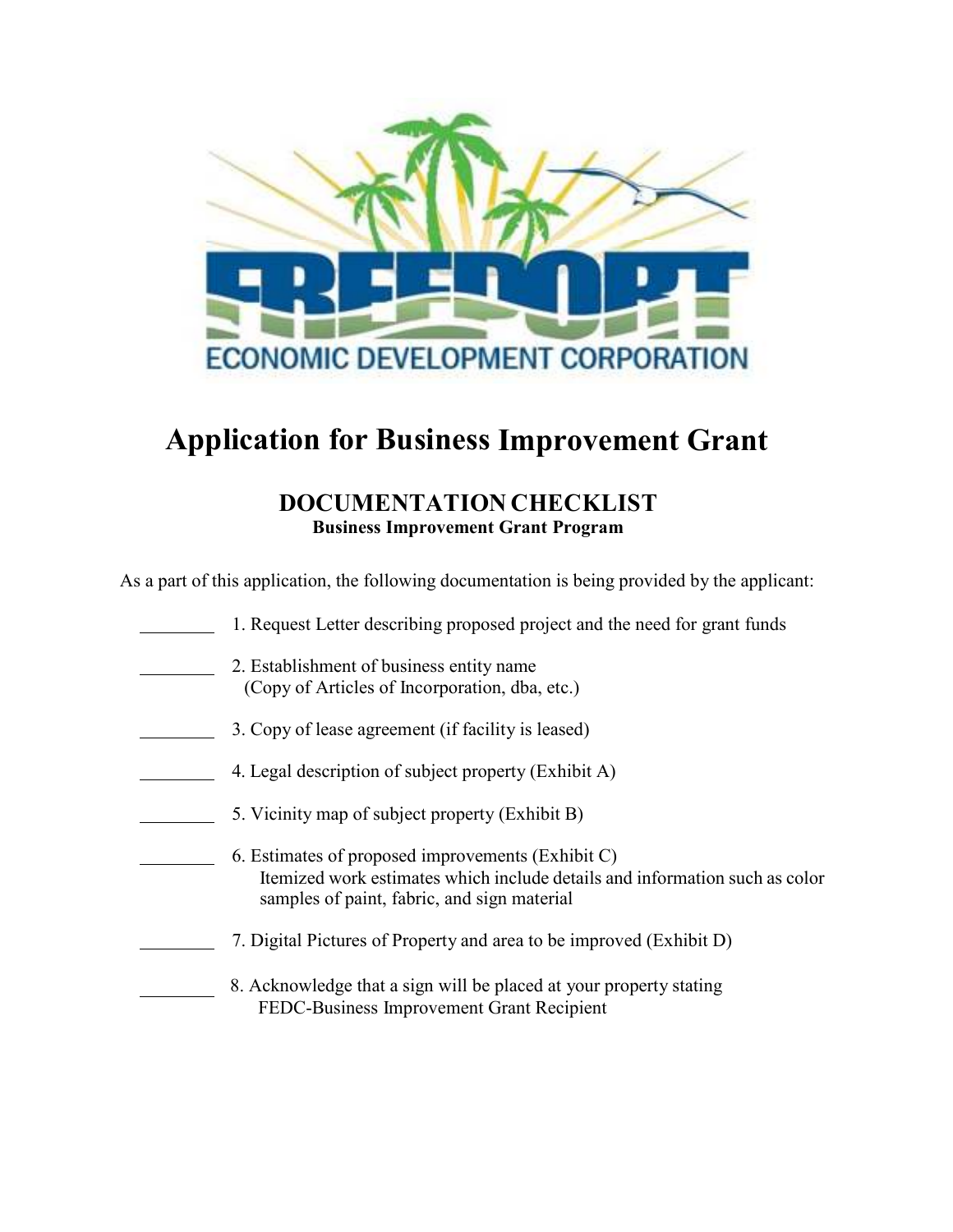I (We), referred to as "APPLICANT", on behalf of the identified entity, submit to the Freeport Economic Development Corporation, referred to as "FEDC", this application for consideration of a Business Improvement Grant under the provisions of the FEDC's Business Improvement Grant Program.

As part of this application, APPLICANT represents to FEDC the following:

- 1. APPLICANT has received a copy of the FEDC's Guidelines and Criteria for the Business Improvement Grant Program. APPLICANT acknowledges to FEDC that in making this application, APPLICANT understands the terms and provisions, and all questions relating to any needed interpretation have been answered by authorized representatives of FEDC prior to the submission of this application.
- 2. APPLICANT has secured such legal, accounting, and/or other advice that may be necessary for APPLICANT to determine the desirability of making this application and/or accurately and correctly answering any questions as set out. APPLICANT acknowledges that it has completely relied on the advice and counsel of experts and/or appropriate persons retained, employed, or compensated by APPLICANT, and that it has not relied upon, nor is APPLICANT now attempting to rely upon, the advice and counsel of FEDC, its servants, agents, employees and/or elected or appointed officers.
- 3. By signing this document, "Application for Business Improvement Grant" either in an individual capacity, jointly, or in a representative capacity. APPLICANT acknowledges and verifies that all of the facts, information, and allegations as set out are true, correct and accurate, and that FEDC may rely on as if the same had been signed by APPLICANT or APPLICANT'S agent before a Notary Public or other authorized officer permitted by law to administer oaths and to take acknowledgements. APPLICANT further acknowledges and understands that any materially false or misleading statements of fact may be considered a violation of the criminal laws of the State of Texas.
- 4. The APPLICANT, whether a corporate entity, partnership, or other legal type business entity, or an individual, acknowledges and verifies that it is current on all current tax obligations, assessments, or other governmental levies and assessments, and that the same have been paid when due and payable, and that no delinquencies exist at this time. The APPLICANT swears and affirms that the APPLICANT is fully authorized to transact business in the State of Texas and in the state of incorporation if different from the State of Texas.
- 5. The APPLICANT hereby certifies that the APPLICANT does not and will not knowingly employ an undocumented worker. An "undocumented worker" shall mean an individual who, at the time of employment, is not (a) lawfully admitted for permanent residence to the United States; or (b) authorized under the law to be employed in that manner in the United States. APPLICANT understands and agrees that if, after receiving a Business Improvement Grant, APPLICANT is convicted of a violation under 8 U.S.C. Section 1324a(f), the APPLICANT shall be required to reimburse to the FEDC the grant amount received. Payments must be paid in full within thirty (30) days after the date of written notification by the FEDC. The form of such payment shall be a cashier's check or money order, made payable to the Freeport Economic Development Corporation. The FEDC has the right to recover court costs and reasonable attorney's fees as a result of any civil action required to recover such repayment.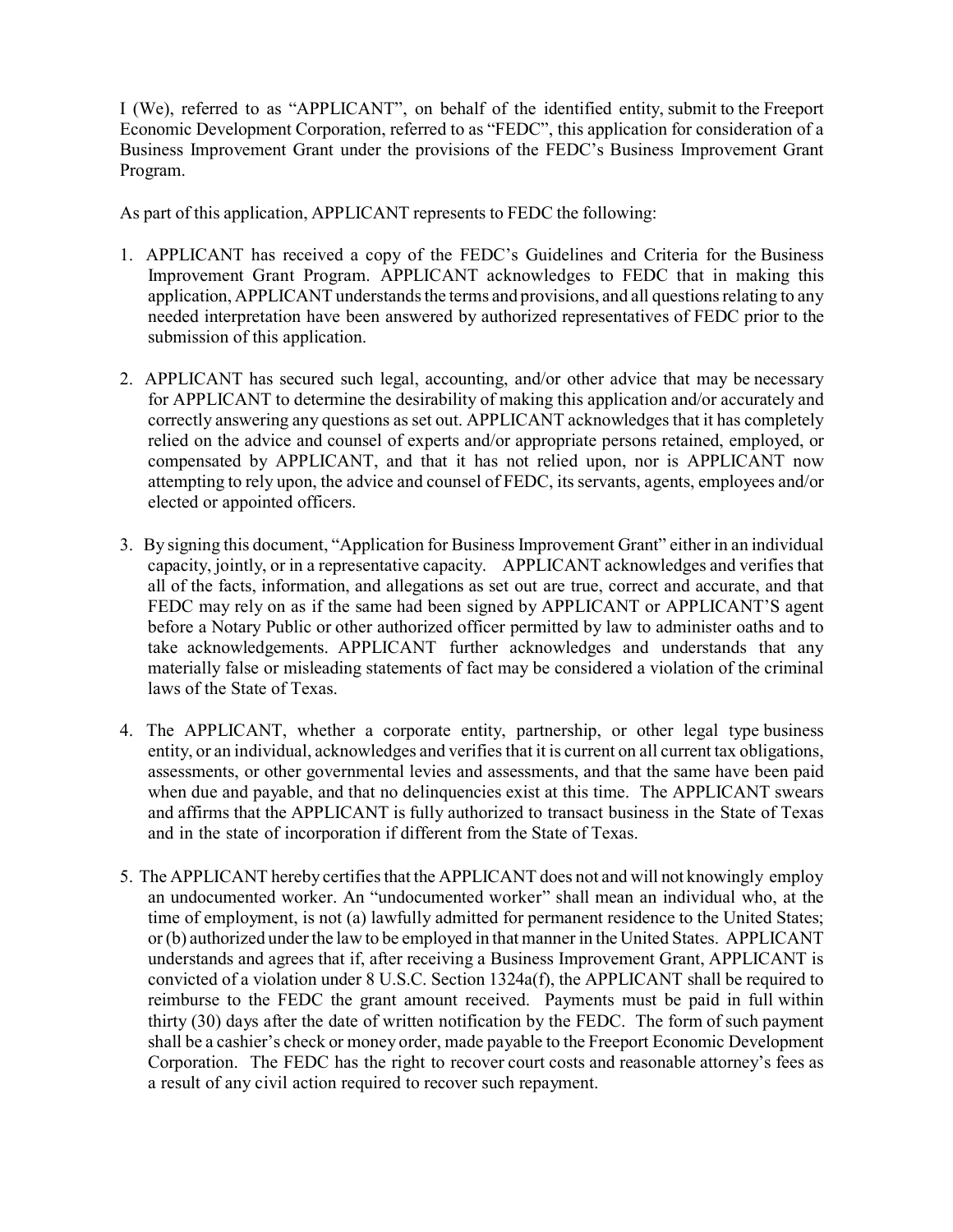|    | Location in the City of Freeport for which the improvement is being requested                                                                             |
|----|-----------------------------------------------------------------------------------------------------------------------------------------------------------|
|    | <b>Street Address:</b><br>and the control of the control of the control of the control of the control of the control of the control of the                |
|    | City/State/Zip:                                                                                                                                           |
|    | Other companies and locations owned and/or operated by the APPLICANT                                                                                      |
|    | Company Name:<br><u> 1980 - Johann John Stone, markin fan de Amerikaansk kommunister fan de Amerikaansk kommunister fan de Amerikaa</u>                   |
|    | <b>Street Address:</b>                                                                                                                                    |
|    | and the control of the control of the control of the control of the control of the control of the control of the<br>City/State/Zip:                       |
| 6. | Please attach a separate document providing a legal description of the property upon which the<br>contemplated improvements will be located as Exhibit A. |

- 7. Please attach a vicinity map locating the property within the City of Freeport as *Exhibit B.*
- 8. Please furnish detailed drawings, plans, specifications, color schemes, or any other available supporting documents for the proposed improvements and cost estimates as *Exhibit C*.
- 9. Please attach a letter addressing the need for the project as well as need for the FEDC grant funds.
- 10. Description of proposed improvements:

| <b>DESCRIPTION</b> | <b>ESTIMATED</b><br><b>REPAIR</b> | <b>ESTIMATED</b><br><b>START DATE</b> | <b>COMPLETION</b><br><b>DATE</b> |
|--------------------|-----------------------------------|---------------------------------------|----------------------------------|
|                    |                                   |                                       |                                  |
|                    |                                   |                                       |                                  |
|                    |                                   |                                       |                                  |

11. New or existing business: New Existing

|                          | has been in operation for | vears. |
|--------------------------|---------------------------|--------|
| Existing number of jobs: | (if applicable) FT        |        |

New jobs (FT): New jobs (PT):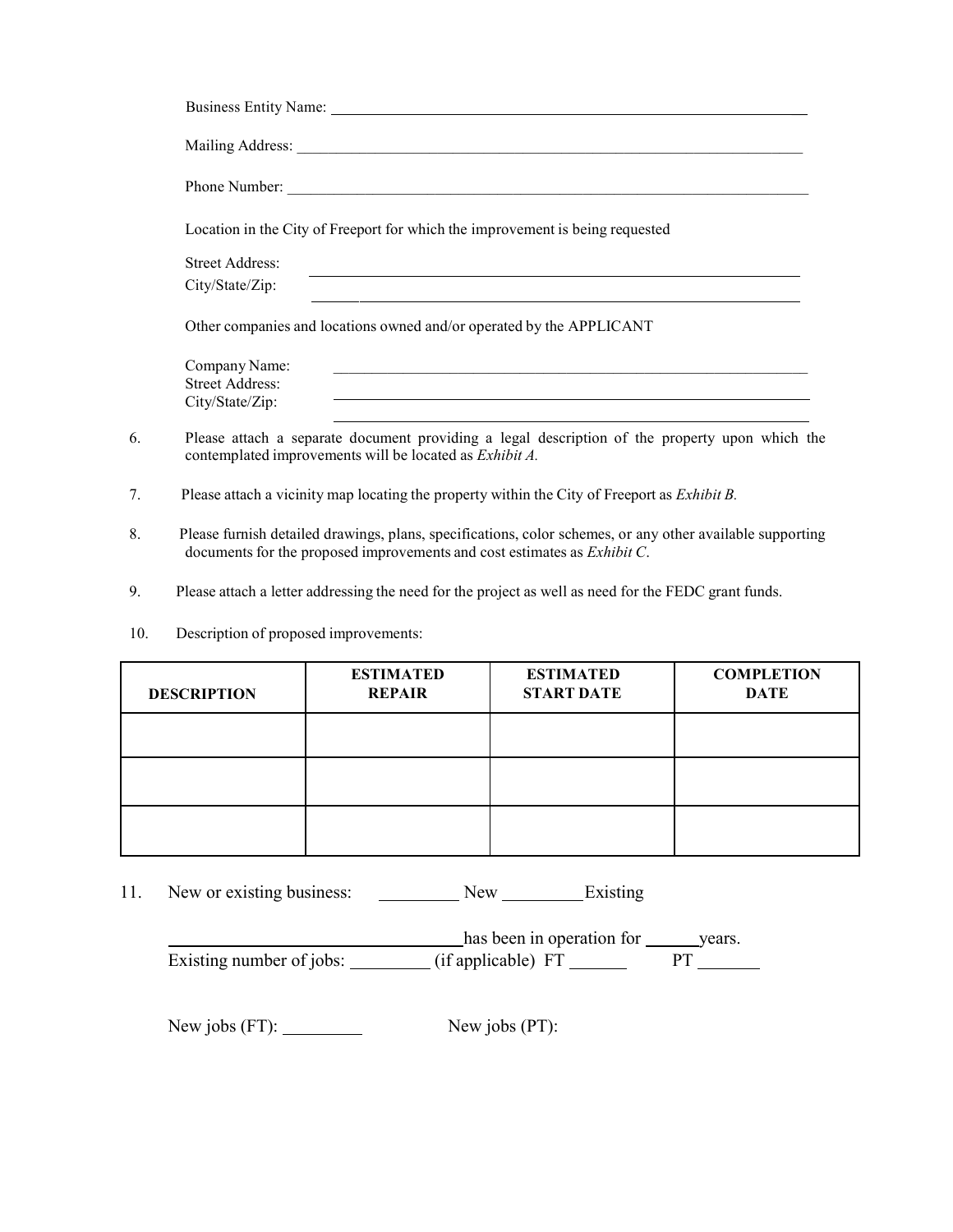12. If leased facility, provide the following information *(attach copy of current lease)*:

| <b>Current Landlord:</b> |  |
|--------------------------|--|
| Address:                 |  |
| Phone Number:            |  |

- 13. Prior to APPLICANT'S execution of this application, APPLICANT has had this reviewed by an Attorney of the APPLICANT, or has had the opportunity to do so, and the parties agree that based on the foregoing, this application for the business improvement grant program shall not be construed in favor of one party over the other based on the drafting of this application.
- 14. APPLICANT and owner/landlord indemnify, defend, and hold FEDC harmless from any liability, injury, claim, expenses, and attorney's fees arising out of a contractor, builder, or contract for performance of improvements, or repair to buildings and facilities.
- 15. FEDC has delivered a copy of the guidelines and criteria for a business improvement grant program to applicant for review, and the delivery does not constitute an offer of an improvement grant.
- 16. The laws of the State of Texas shall govern the interpretation, validity, performance, and enforcement of the application for the business improvement grant program. The Business Improvement Grant Program shall be performable in the County of Brazoria. If any provision of this application for business improvement grant program should be held to be invalid or unenforceable, the validity and enforceability of the remaining provisions of this application shall not be affected.
- 17. Before submitting an application to the FEDC, the APPLICANT must meet with the Planning/Building Department of the City of Freeport for any code requirements.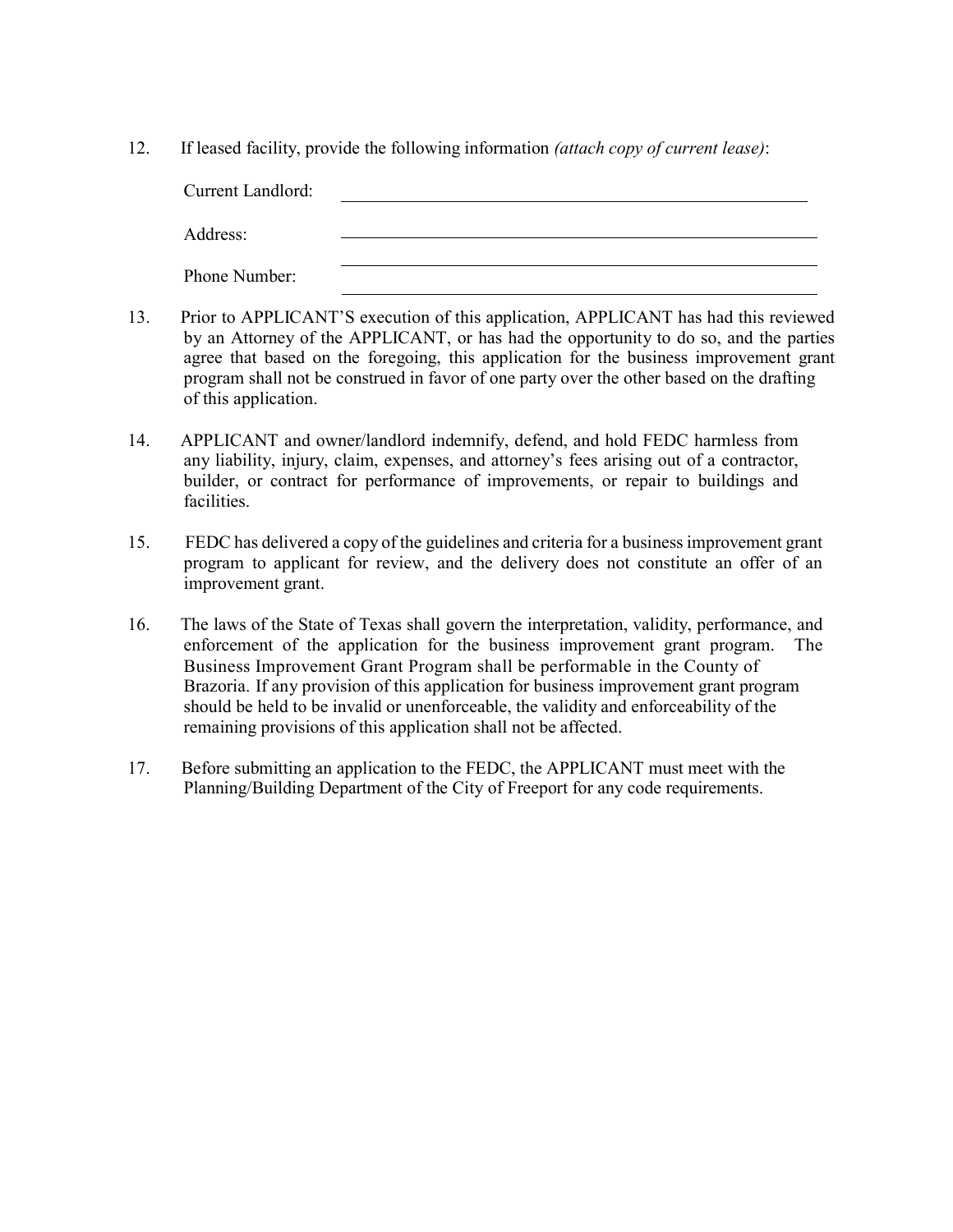#### **VERIFICATION**

I (We), the undersigned APPLICANT(S), certify that all the information furnished to FEDC has been furnished freely by the APPLICANT(S), and further acknowledge that no rights or privileges may be relied on as a part of any application. In addition, it is acknowledged that the Freeport Economic Development Corporation may or may not grant a Business Improvement Grant based upon application or request purely as a matter of discretion, and that there is no legal right to rely on any previous actions taken in same or similar applications, or previous actions taken on other applications concerning the same or similar property.

Signed and submitted to Freeport Economic Development Corporation on this, the

| day of                                                                                    | $, 20$ .        |                                                                    |
|-------------------------------------------------------------------------------------------|-----------------|--------------------------------------------------------------------|
|                                                                                           |                 |                                                                    |
| Applicant:                                                                                |                 |                                                                    |
|                                                                                           |                 |                                                                    |
| Address:                                                                                  |                 |                                                                    |
| the control of the control of the control of the control of the control of the control of |                 |                                                                    |
| Phone No.:                                                                                | Phone No.:      |                                                                    |
|                                                                                           | Property        |                                                                    |
|                                                                                           | Owner/Landlord: |                                                                    |
|                                                                                           | Signature:      | <u> 1980 - Andrea Station Barbara, amerikan personal (h. 1980)</u> |
|                                                                                           | Address:        |                                                                    |
|                                                                                           | Phone No.:      |                                                                    |
|                                                                                           |                 |                                                                    |

The State of Texas County of Brazoria

Before me, the undersigned authority, on this day personally appeared

 , known to me to be the persons whose names are subscribed to the foregoing instrument, and acknowledged to me and that they executed the same for the purposes therein expressed.

> Notary Public in and for the State of Texas My Commission Expires: